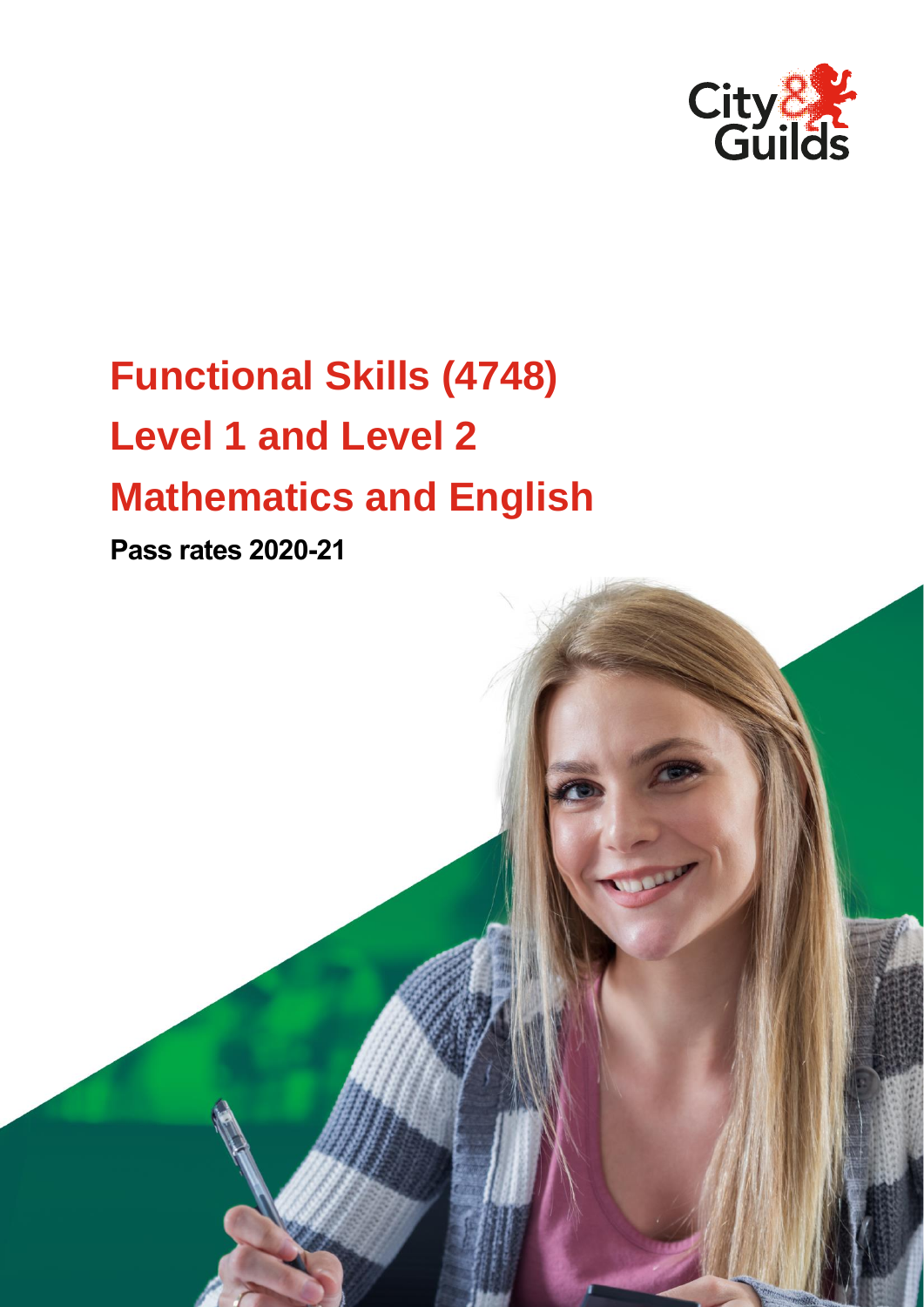## **City & Guilds Functional Skills (4748) Level 1 and Level 2 Mathematics and English Pass Rates 2020-21**

## **Background**

City & Guilds has been offering reformed Functional Skills in English and Mathematics at levels 1 and 2 since September 2019, with first exams being taken in October 2019. Due to the Covid-19 pandemic, teaching, learning and assessment were severely disrupted, with exams being cancelled between March and July 2020, giving very limited time for teachers/tutors to fully familiarise themselves with new material, for the reformed assessments to bed in, and for live tests to be taken at volume. In the academic year 2019- 20, a significant percentage of results were issued as Centre Assessed Grades (CAGs).

During 2020-21, the Department for Education's directive was that Functional Skills qualifications should be assessed as normal wherever possible using adaptations. For City & Guilds' candidates, this meant through on-demand, live tests, either on screen and/or on paper. However, to mitigate the ongoing challenges of Covid relating to assessment delivery, a Teacher Assessed Grade (TAG) could be awarded, where candidates were eligible, and with robust evidence available to demonstrate both eligibility and performance.

## **Information about pass rates**

The overall pass rates presented in this document are given as a percentage which is based on the number of pass grades awarded out of the number of times an exam has been attempted. It should be noted that re-sits are included within this calculation. Our Functional Skills exams are available on demand, and we have multiple exam question papers available at any one time. The data we publish here are at subject level, not question paper level.

Our Functional Skills exams are taken by a wide range of learners across different settings and using different programme lengths and delivery arrangements.

Unlike many general qualifications such as GCSE, our Functional Skills exams are not normreferenced. The pass rate reflects the proportion of exam attempts which meet the required performance standard. It is not unusual for the number of learners taking the test and pass rates to fluctuate over the year as a result. Our pass rates are kept under continuous review, and we will update the information published here as new information becomes available.

The following overall pass rates for each Functional Skills exam and level are published for information and to help centres gauge their own performance.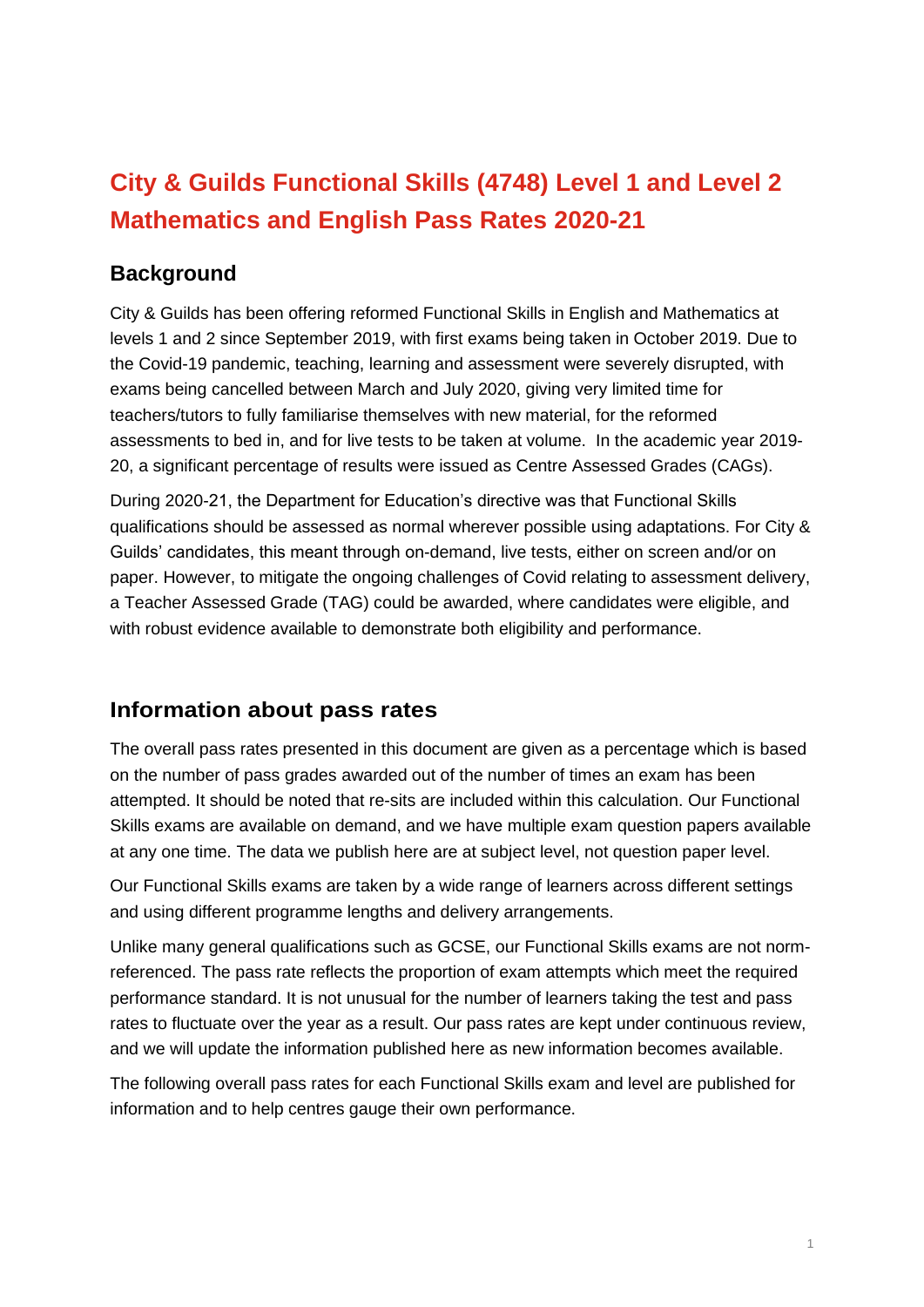## **Overall pass rates**

The data presented below reflects the total number of exams taken by candidates within all provider types and across all age groups, and the percentage of passes awarded.

The exams include all live versions of level 1 and level 2 reformed Functional Skills Reading, Writing and Mathematics (4748) exams taken across all provider types, both on screen and on paper, between 1 September 2020 and 31 August 2021.

TAG pass results submitted by centres and approved by City & Guilds are also included to provide a full picture, although these represent a very small number of the overall total.

|              |    | <b>All</b><br>provider<br>types<br>% Pass<br><b>Rate</b> | <b>FE</b><br>% Pass<br><b>Rate</b> | Independent<br><b>Training</b><br><b>Providers</b><br>% Pass<br><b>Rate</b> | <b>Adult &amp;</b><br><b>Community</b><br><b>Learning</b><br>% Pass<br><b>Rate</b> |
|--------------|----|----------------------------------------------------------|------------------------------------|-----------------------------------------------------------------------------|------------------------------------------------------------------------------------|
| Reading      | L1 | 78.4%                                                    | 71.6%                              | 85.5%                                                                       | 85.5%                                                                              |
| Writing      | L1 | 69.8%                                                    | 62.0%                              | 78.5%                                                                       | 78.1%                                                                              |
| Reading      | L2 | 77.2%                                                    | 71.8%                              | 79.0%                                                                       | 80.2%                                                                              |
| Writing      | L2 | 83.8%                                                    | 77.3%                              | 87.2%                                                                       | 87.4%                                                                              |
| <b>Maths</b> | L1 | 34.1%                                                    | 21.4%                              | 51.6%                                                                       | 55.1%                                                                              |
| <b>Maths</b> | L2 | 41.2%                                                    | 28.9%                              | 46.6%                                                                       | 45.0%                                                                              |

There were differences across provider types.

## **First-time pass rates**

We also provide a view of first-time pass rates. These represent the number of exams taken for the first time by candidates and passed by those candidates at the first attempt.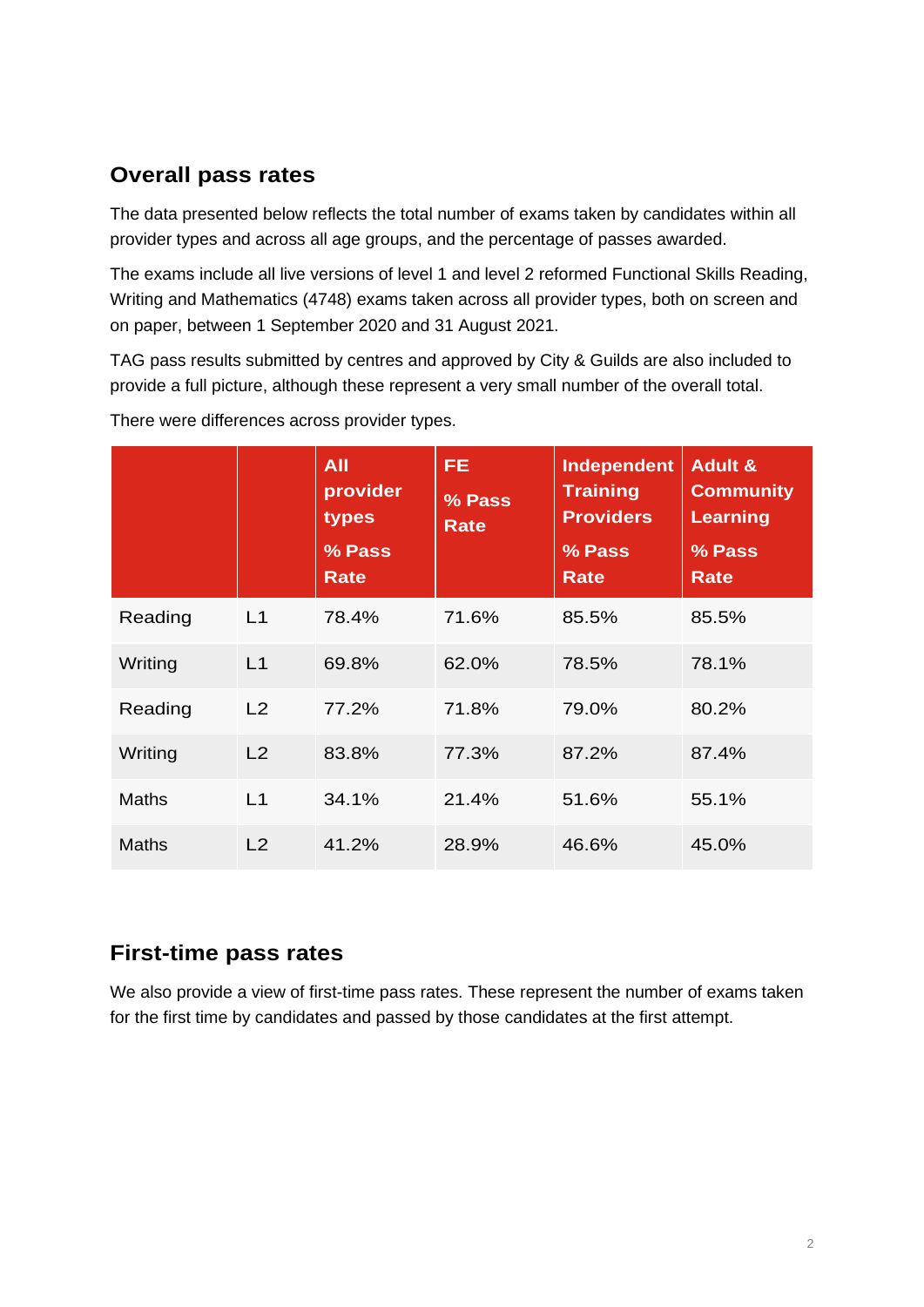|              |    | All<br>provider<br>types<br><b>First-time</b><br>pass % | <b>FE</b><br><b>First-time</b><br>pass % | Independent<br><b>Training</b><br><b>Providers</b><br><b>First-time</b><br>pass % | <b>Adult &amp;</b><br><b>Community</b><br><b>Learning</b><br><b>First-time</b><br>pass % |
|--------------|----|---------------------------------------------------------|------------------------------------------|-----------------------------------------------------------------------------------|------------------------------------------------------------------------------------------|
| Reading      | L1 | 82.3%                                                   | 76.9%                                    | 87.3%                                                                             | 87.3%                                                                                    |
| Writing      | L1 | 73.5%                                                   | 66.3%                                    | 79.9%                                                                             | 81.9%                                                                                    |
| Reading      | L2 | 79.8%                                                   | 75.6%                                    | 80.9%                                                                             | 82.4%                                                                                    |
| Writing      | L2 | 85.7%                                                   | 80.4%                                    | 88.2%                                                                             | 87.9%                                                                                    |
| <b>Maths</b> | L1 | 38.4%                                                   | 24.1%                                    | 54.2%                                                                             | 59.0%                                                                                    |
| <b>Maths</b> | L2 | 44.2%                                                   | 31.8%                                    | 48.5%                                                                             | 48.5%                                                                                    |

## **Supporting Functional Skills**

We recognise that since the introduction of reformed Functional Skills there has been an unprecedented period of challenge and disruption, both for teachers/tutors and learners.

Alongside the disruption, centres have been transitioning from legacy to reformed Functional Skills and adjusting to some significant changes to design and subject content, particularly in mathematics. It is important that, despite all of this, candidates are fully prepared before sitting an exam.

As a result, we would encourage centres to re-visit some key documents which we have published to support the transition and aid improvement and success. You can access these through our [qualification web page.](https://www.cityandguilds.com/qualifications-and-apprenticeships/skills-for-work-and-life/english-mathematics-and-ict-skills/4748-functional-skills#tab=documents)

- **Guidance for delivery documents:** Guidance for Delivery of Functional Skills Maths / English documents have been developed to enable candidates and centres to better understand the structure of the assessments and the types of items and breadth of range which could occur in live exams.
- **Examiner reports:** These reflect any trends or patterns our examiners have observed in performance across all exams during that period and are intended to support centres in preparing learners to take the exams. We recommend these are read alongside the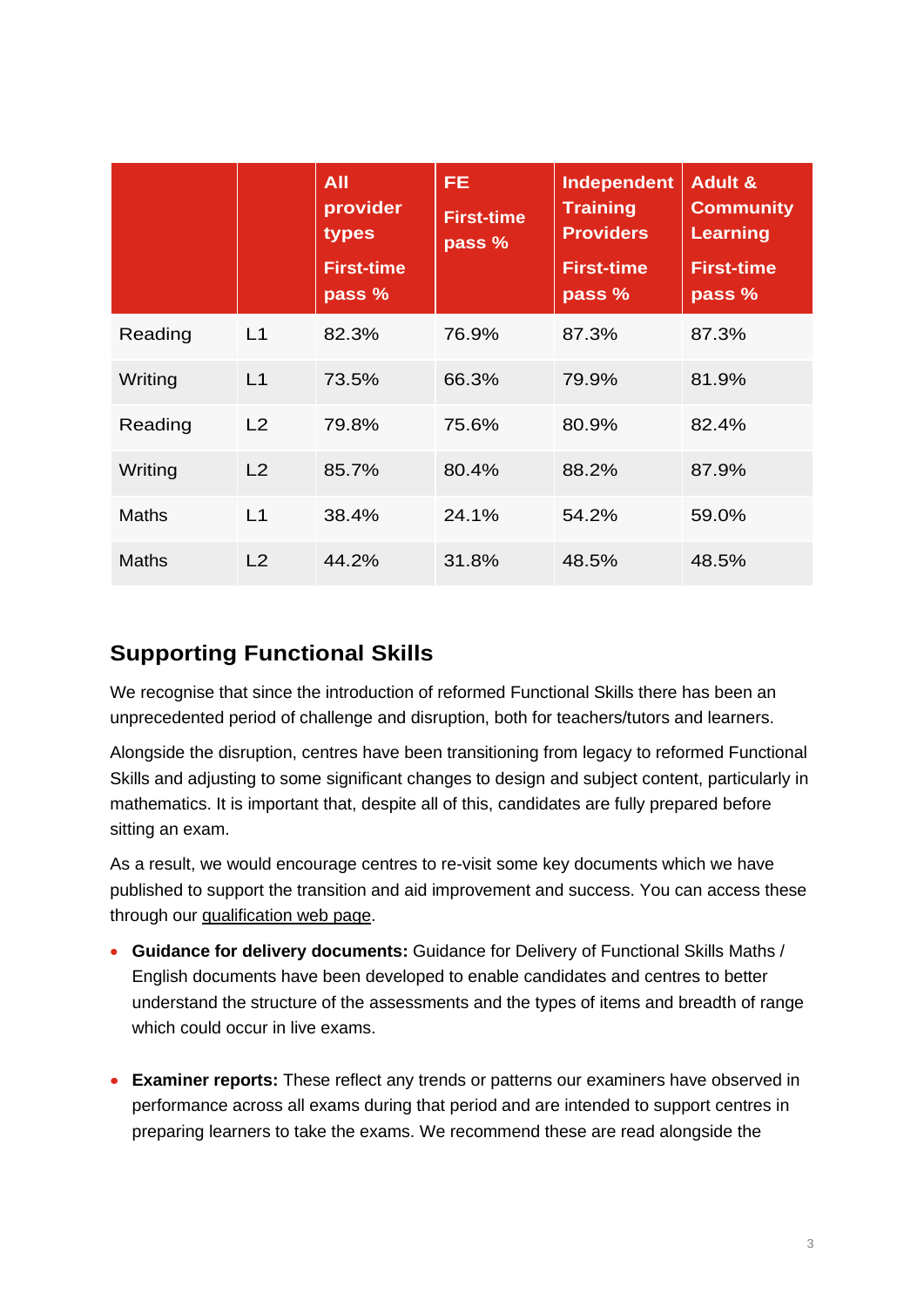Guidance for Delivery documents.

• **Sample Assessments and mark schemes:** We make available a number of sample assessments with mark schemes, which clearly reference subject content statements, for each Functional Skills subject area for centres to help prepare candidates for the exam. These are written and standardised using the same process and level of scrutiny as live papers. Our sample assessments draw content from across the whole syllabus and are therefore not exhaustive; we try to ensure that these cover as much breadth as possible and aim to familiarise learners with a variety of question types and assessment scenarios. We recommend that these are used in conjunction with the Guidance for Delivery documents.

We would also encourage centres to make use of other resources which we make available to support delivery and exam preparation.

• **Performance feedback:** We provide candidate and cohort feedback through our Centre Analytics platform. Centres can access feedback on performance and identify areas for remedial work if unsuccessful, or areas for development if progressing to the next level. This is available for both on screen and paper exams. Find out more [here.](https://www.cityandguilds.com/what-we-offer/centres/working-with-us/e-volve/copy-of-e-volve-centre-analytics)

#### • **Digital resources:**

- **SmartScreen:** We have a wealth of maths and English digital learning resources on our SmartScreen platform to support face to face and remote learning at all levels.
- **e-Functional Skills:** This tool supports learners specifically preparing for City & Guilds Functional Skills from Entry level 3 to Level 2. It takes learners through initial and diagnostic testing to a programme of personalised learning, and on to a range of City & Guilds practice test questions building confidence and familiarity with our assessment approach. Learners may also wish to build their confidence further using our Open Assess platform.
- **Open Assess:** We have recently upgraded our Functional Skills practice test platform for candidates preparing for on screen exams. This provides an opportunity for learners to fully prepare for the onscreen experience and for tutors to mark onscreen tests and review their marking and feedback with learners.

It can be used as both a teaching and formative assessment tool.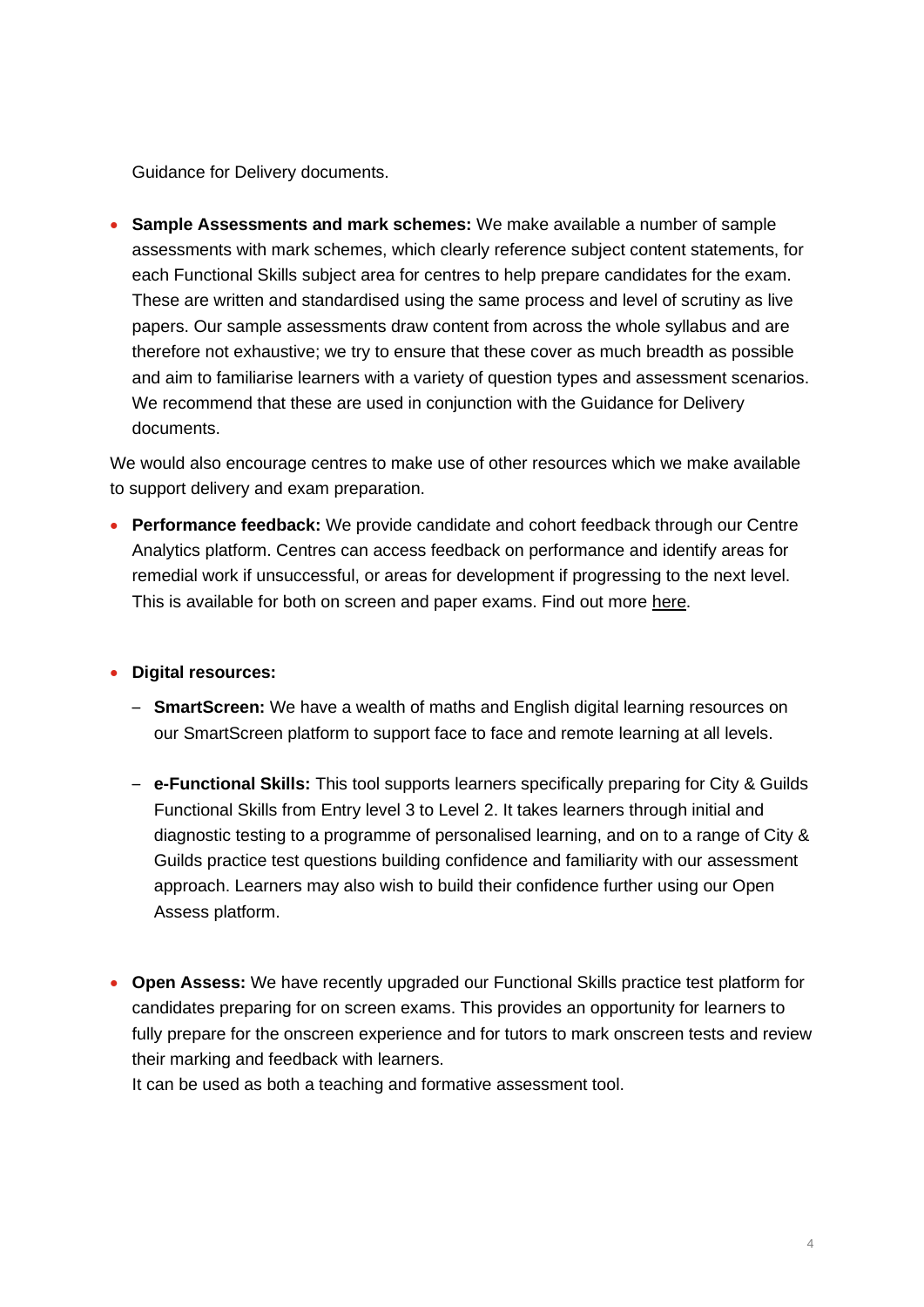• **Technical Advisors:** We have Technical Advisors who provide face to face and digital support and guidance to centres free of charge. They regularly host events which support best practice in maths and English delivery and help centres understand our assessment approach and the range of materials available to support exam preparation. You can contact our Technical Advisors by emailing [pre-employment@cityandguilds.com.](mailto:pre-employment@cityandguilds.com)

**Find out more:** You can find out more about all the [support available here.](https://www.cityandguilds.com/what-we-offer/centres/maths-and-english/functional-skills/frequently-asked-questions)

## **Ongoing evaluation**

Our Functional Skills exams are kept under close and ongoing evaluation, and we strive to make continual improvements to them. We are always exploring ways to improve fairness, accessibility and candidate experience. To this end, findings from the awarding process and continuous monitoring are fed back into the development process and we proactively seek feedback from tutors and learners.

You are welcome to share any feedback you may have or speak to our Centre Support team by emailing [centresupport@cityandguilds.com](mailto:centresupport@cityandguilds.com)